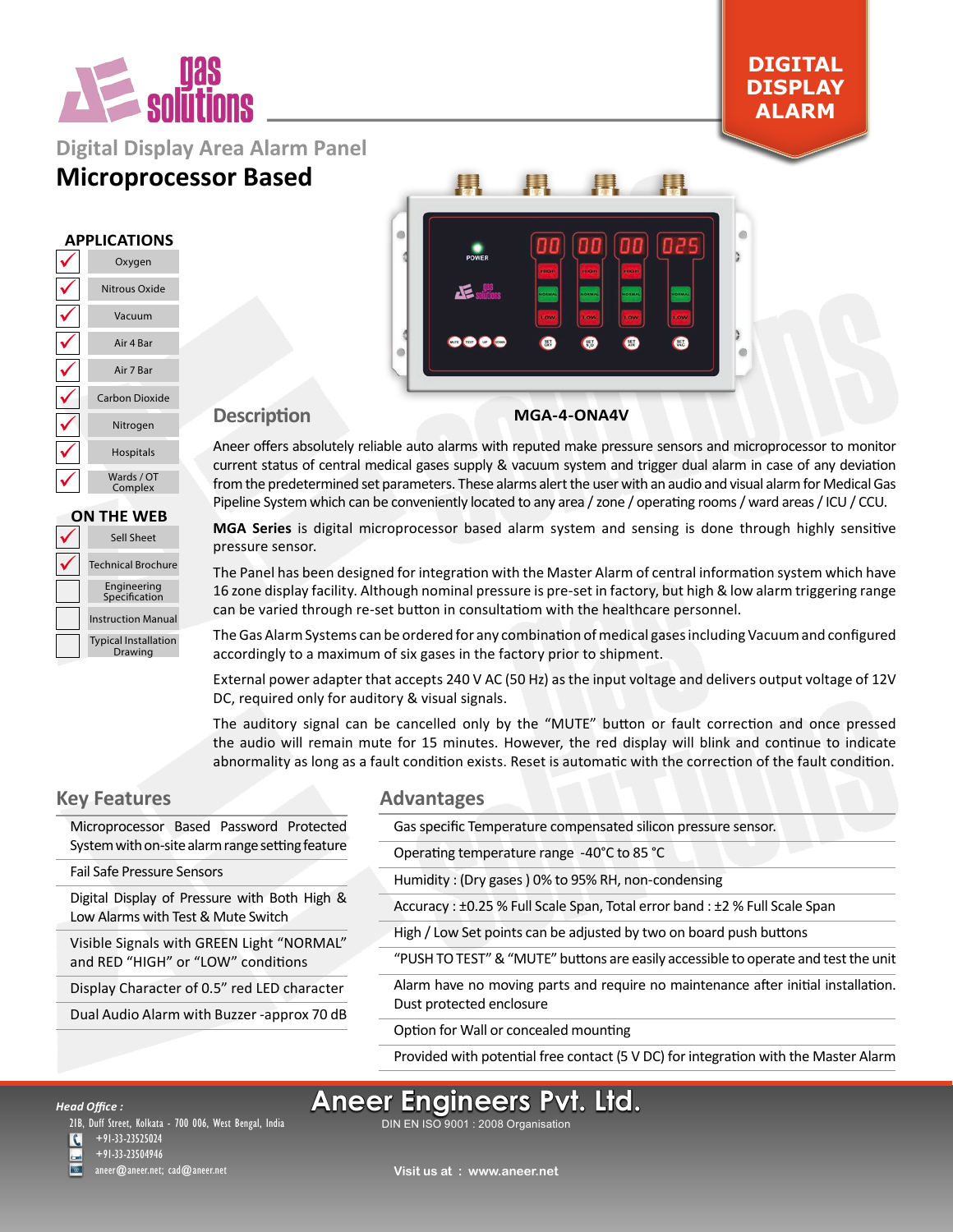

**DIGITAL DISPLAY ALARM**

**Digital Display Area Alarm Panel**

# **Microprocessor Based**

### **Comparison Between Gas Alarm Panels**

| Sr No. | <b>Digital Gas Alarm Panel</b>                                                                                                                                                                                  | <b>Other Indigenous / Analogue</b>                                                                                                                                                                                           |
|--------|-----------------------------------------------------------------------------------------------------------------------------------------------------------------------------------------------------------------|------------------------------------------------------------------------------------------------------------------------------------------------------------------------------------------------------------------------------|
| 1.     | Microprocessor Based System                                                                                                                                                                                     | <b>Electrical System</b>                                                                                                                                                                                                     |
| 2.     | Large Digital Display of Line Pressure in PSIG.<br>• Thus any abnormality in Line Pressure is easily detectable.<br>• Easily read from a distance                                                               | No Display of Line Pressure<br>• Thus abnormality in line pressure is<br>Display of Line Pressure with Pressure Gauge<br>• Can not be read from a distance<br>• Any abnormality in line pressure is not easily<br>detectable |
| 3.     | Works with Reputed Pressure Sensor<br>• Thus no change in accuracy for a very long time.<br>• Only minor adjustment may be necessary after two - three<br>years and that can be done without opening any panel. | Works with Pressure Switch only<br>• Thus is not reliable for long trouble free service<br>• Requires frequent adjustment of spring loading.                                                                                 |
| 4.     | Gives Both High & Low Final Alarms                                                                                                                                                                              | <b>Gives Low Alarm Mostly</b>                                                                                                                                                                                                |
| 5.     | Acknowledgement Switch is Timed<br>• Thus if the system remains unattended even after<br>acknowledging the abnormality in line pressure, the user<br>is reminded about the abnormality                          | Acknowledgement Switch can not be Timed<br>• Thus once acknowledgement switch is pressed,<br>the alarm remains inactive for unknown time.<br>Thus the user is never reminded about the<br>abnormality.                       |
| 6.     | All the switches operate with time delay<br>• Thus accidental pressing of switch is avoided                                                                                                                     | None of the switches operate with time delay<br>• Thus accidental pressing of the switches can not<br>be avoided.                                                                                                            |
| 7.     | Operates on 5V DC                                                                                                                                                                                               | Operates on 24V DC / AC                                                                                                                                                                                                      |

ш  $\overline{ }$  +91-33-23525024 +91-33-23504946

aneer@aneer.net; <code>cad@aneer.net</code>

DIN EN ISO 9001 : 2008 Organisation **Aneer Engineers Pvt. Ltd.**